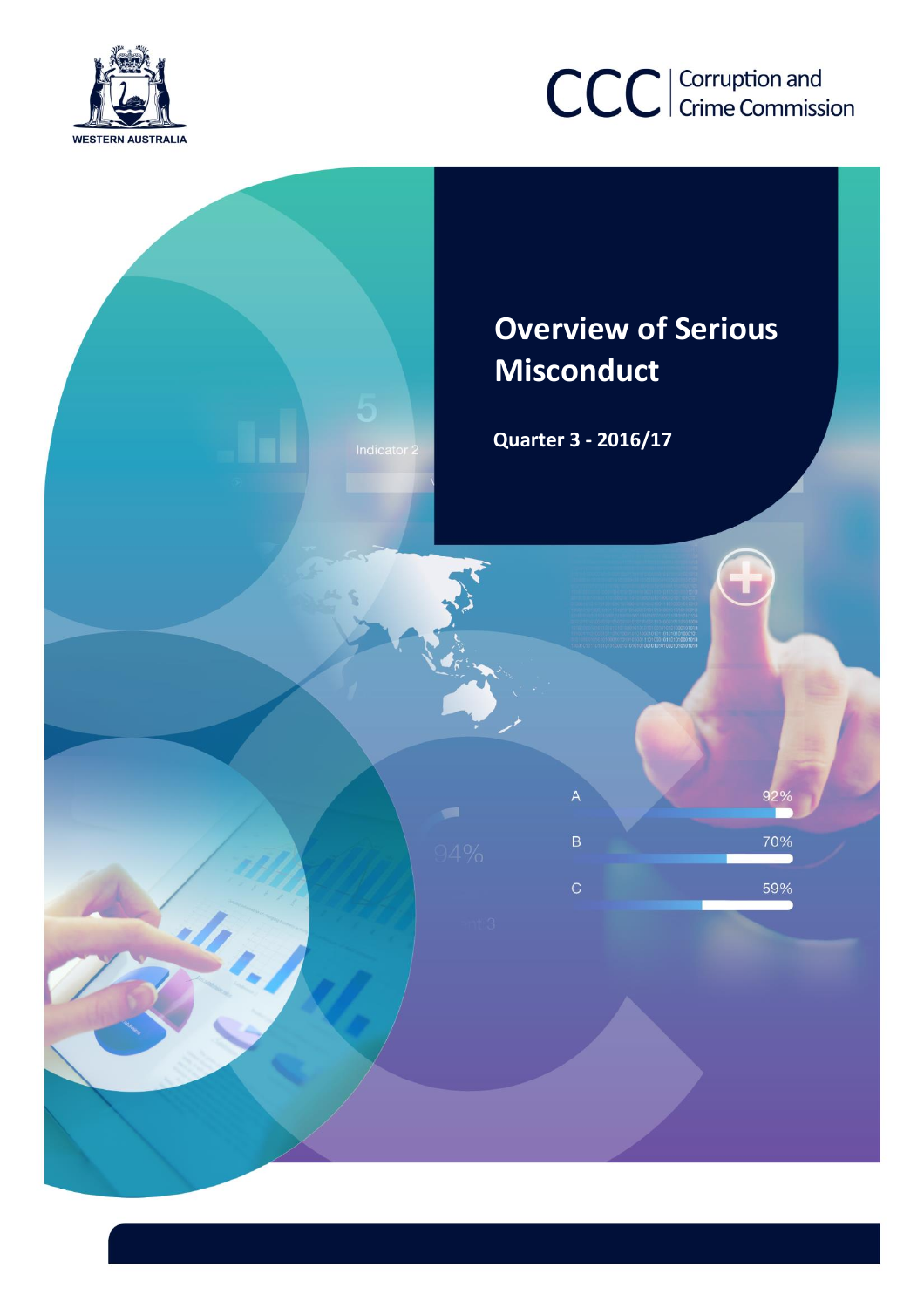|                                       | Q2 2016 / 2017 | Q3 2016 / 2017 |
|---------------------------------------|----------------|----------------|
| <b>NUMBER OF ALLEGATIONS RECEIVED</b> | 1,382          | 1,231          |

Corruption and **Crime Commission** 

## **Key Points**

- The Commission experienced a decrease in allegations this quarter, with an 11% reduction on the previous quarter.
- Western Australia Police Force (WAPOL), Department of Education (DoE), the combined WA Health portfolio and Department of Corrective Services (DCS) continue to represent the majority of allegations (86%) which correlates strongly with staffing numbers- these agencies represent approximately 79% of the overall WA public sector workforce.
- WAPOL continue to represent the majority of allegations recorded in this quarter (51%), which is consistent with previous reporting periods. WAPOL shares similar corruption and misconduct risks as the broader public sector in the area of 'Breach of Code of Conduct/Policies/Procedures', however 'Unprofessional Conduct' and 'Assault - Physical/Excessive Use of Force' continue to be areas of risk for operational staff, as highlighted in Tables 1 and 2.
- There has been a significant increase in the number of Assault Physical/Excessive Use of Force allegations across the Public Sector (excluding WAPOL) this quarter, from 2% to 21% This can be attributed to DoE's reporting of 92 of these matters on a bi-annual basis under existing s.30 reporting guidelines. When extrapolating these numbers over an annual period, they do not indicate cause for concern.
- The preliminary success of community engagement is evident in the increase of s.25 notifications. In Quarter 2, the Commission sought to increase its social media presence, as well as launching a number of initiatives aimed at encouraging members of the public to report serious misconduct directly to the Commission. Quarter 3 saw an increase in the number of s.25 notifications received, from 19% in the previous two quarters to 30%; the highest it has been in three years (Table 3). It is further envisaged that the dissemination of additional reports on the Commission's re-developed website in the near future will also contribute to increased reporting levels from members of the public.

## **Challenges and Opportunities**

• The effect that the devolution of WA Health has had on the number of serious misconduct allegations and the management of serious misconduct investigations is the subject of ongoing consideration by the Commission, but early signs are positive. The Commission continues its close engagement with WA Health's five separate reporting authorities. Proactive case discussions, clarification regarding reporting obligations and a general desire to meet the Commission's overall expectations indicate a sound paradigm in developing a strong integrity framework.

www.ccc.wa.gov.au

info@ccc.wa.gov.au

https://twitter.com/CCCWestAus

**Contact the Corruption and Crime Commission** 

General Enquiries (08) 9215 4888

Report Corruption 1800 809 000

PO Box 7667 Cloisters Square Perth WA 6850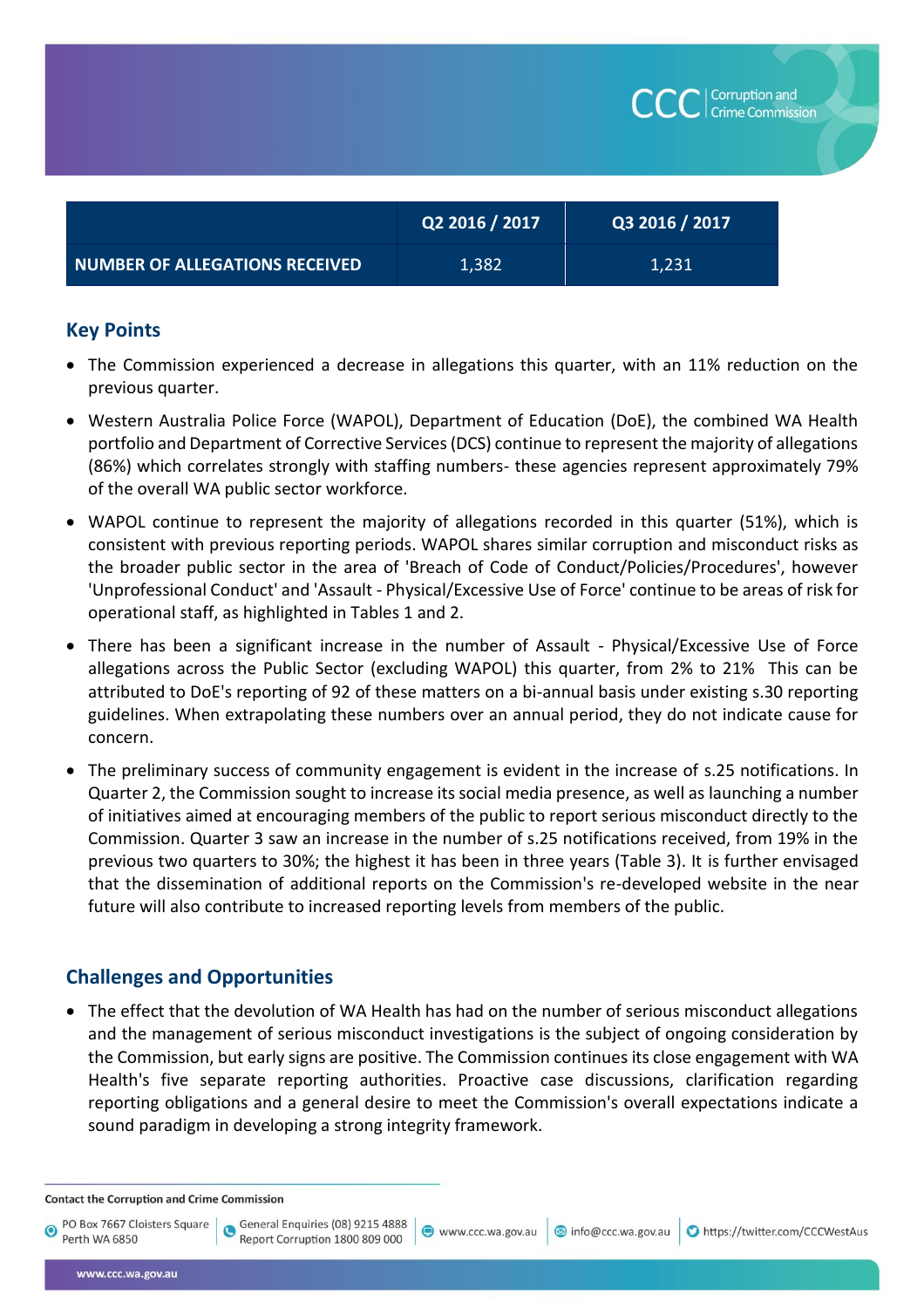Due to its prominence in allegations received in previous quarters, the Commission will continue to monitor the number of 'Unlawful Use of a Computer' allegations, particular in those agencies with highly sensitive information. While breaches have been detected and investigated through audits, the Commission is interested in how those agencies affected are strengthening policies, procedures and improved audit capabilities to deter unauthorised access.

## **Graphical Analysis**

#### **Table 1: Top Five Western Australia Police Allegation Categories**

| <b>Allegation Category</b>                  |     | Q2 2016/2017 |     | Q3 2016/2017 |  |
|---------------------------------------------|-----|--------------|-----|--------------|--|
|                                             |     | %            | No. | %            |  |
| Breach of Code of Conduct/Policy/Procedures | 53  | 6%           | 136 | 22%          |  |
| <b>Unprofessional Conduct</b>               | 92  | 11%          | 116 | 19%          |  |
| Assault - Physical/Excessive Use of Force   | 51  | 6%           | 73  | 12%          |  |
| Neglect of Duty                             | 65  | 8%           | 65  | 10%          |  |
| Corrupt Conduct                             | 41  | 5%           | 63  | 10%          |  |
| <b>Total</b>                                | 302 | 88%          | 453 | 78%          |  |

### **Table 2: Top Five Public Sector Allegation Categories (Minus Western Australia Police)**

|                                             | Q2 2016/2017 |     | Q3 2016/2017 |     |
|---------------------------------------------|--------------|-----|--------------|-----|
| <b>Allegation Category</b>                  |              | %   | No.          | %   |
| Assault - Physical/Excessive Use of Force   | 11           | 2%  | 128          | 21% |
| Breach of Code of Conduct/Policy/Procedures | 54           | 11% | 96           | 16% |
| Corrupt Conduct                             | 42           | 8%  | 72           | 12% |
| Using Position for Benefit or Detriment     | 46           | 9%  | 57           | 9%  |
| Fraud/Falsification/Fabrication             | 54           | 11% | 51           | 8%  |
| <b>Total</b>                                | 207          | 41% | 404          | 66% |

**Contact the Corruption and Crime Commission** 

PO Box 7667 Cloisters Square  $\overline{\mathbf{O}}$ Perth WA 6850

General Enquiries (08) 9215 4888  $\bullet$ Report Corruption 1800 809 000

**CCC** Crime Commiss

Crime Commission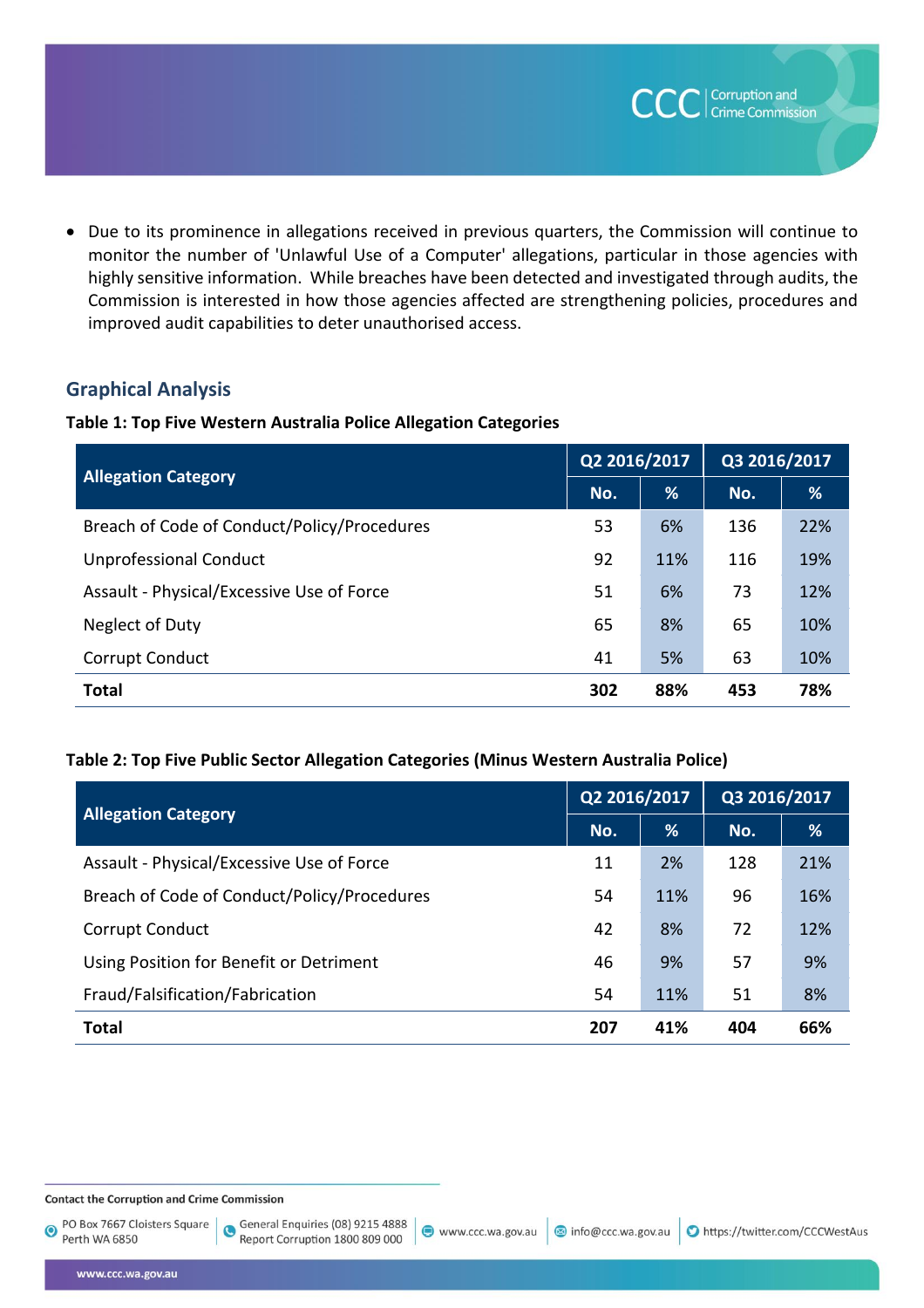

### **Table 3: Allegation Source**

|                                                                                                | <b>CCM Act</b> | Q2 2016/2017 |      | Q3 2016/2017   |      |
|------------------------------------------------------------------------------------------------|----------------|--------------|------|----------------|------|
| <b>Allegation Source</b>                                                                       |                | No.          | %    | No.            | %    |
| Notifications of alleged serious misconduct from<br>notifying authorities (public authorities) | s.28           | 1,038        | 75%  | 803            | 65%  |
| Reports of alleged serious misconduct from<br>individuals (the public)                         | s.25           | 263          | 19%  | 375            | 30%  |
| <b>Public Sector Commission</b>                                                                | s.45M(d)       | 61           | 4%   | 39             | 3%   |
| Commission's own propositions of alleged serious<br>misconduct                                 | s.26           | 1            | 0%   | 12             | 1%   |
| Notifications of reviewable police action (Western<br>Australia Police)                        | s.21A          | 11           | 1%   | $\overline{2}$ | .3%  |
| Allegations initiated                                                                          | s.22           | 8            | 1%   | 0              | 0%   |
| Total                                                                                          |                | 1,382        | 100% | 1,231          | 100% |

# Table 4: Unlawful Use of a Computer Allegation by Agency

|                                   |     | Q2 2016/2017                                 |     | Q3 2016/2017                            |  |  |
|-----------------------------------|-----|----------------------------------------------|-----|-----------------------------------------|--|--|
| <b>Allegation Category</b>        | No. | $%$ of<br>agency's<br>overall<br>allegations | No. | % of agency's<br>overall<br>allegations |  |  |
| Department of Corrective Services | 8   | 11%                                          | 7   | 8%                                      |  |  |
| WA Health                         | 16  | 17%                                          | 6   | 6%                                      |  |  |
| Western Australia Police          | 427 | 52%                                          | 34  | 5%                                      |  |  |
| <b>Public Transport Authority</b> | 66  | 71%                                          | 0   | 0%                                      |  |  |
| Main Roads Western Australia      | 36  | 95%                                          | 0   | 0%                                      |  |  |
| <b>Total</b>                      | 553 |                                              | 47  |                                         |  |  |

**Contact the Corruption and Crime Commission** 

PO Box 7667 Cloisters Square  $\bullet$ Perth WA 6850

General Enquiries (08) 9215 4888<br>Report Corruption 1800 809 000